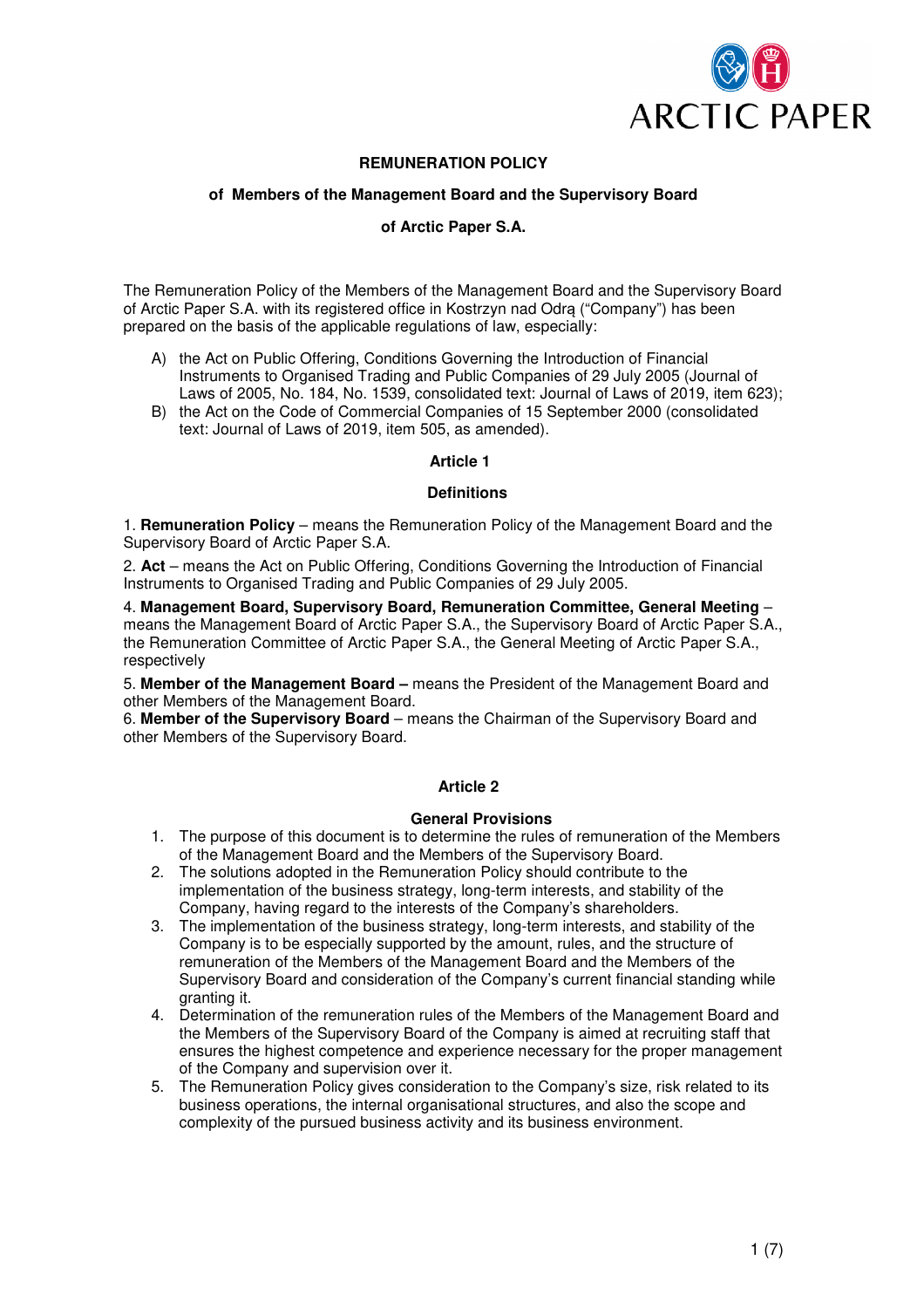

# **Article 3**

## **Development and Implementation of the Remuneration Policy**

- 1. A draft of the Remuneration Policy, as well as its amendments is developed by the Remuneration Committee. A draft is submitted to the Supervisory Board for issuing an opinion and introducing any changes.
- 2. The General Meeting shall determine the final content of the Remuneration Policy or shall send it back to the Remuneration Committee for further work that includes remarks of the General Meeting.
- 3. The General Meeting shall adopt the Remuneration Policy by way of resolution. The information included in the Remuneration Policy is the responsibility of the Members of the Management Board.
- 4. The Management Board is responsible for the implementation and updates of the Remuneration Policy.
- 5. The Company shall immediately put up the Remuneration Policy and a resolution on the Remuneration Policy together with the date of its adoption and voting results on its website. These documents shall remain available at least as long as they are applicable.
- 6. A resolution on the Remuneration Policy shall be adopted not less frequently than every four years. A material change of the Remuneration Policy shall require its adoption by the General Meeting by way of resolution.
- 7. The Company shall pay remuneration to the Members of the Management Board and the Supervisory Board solely in compliance with the Remuneration Policy.
- 8. By applying the rules provided for in the Remuneration Policy appropriate authorities of the Company shall from time to time give consideration to the Company's current financial standing.
- 9. A General Meeting authorise the Supervisory Board to work out details of elements of the Remuneration Policy to the extent that has been previously indicated by a General Meeting.
- 10. If it is indispensable for the implementation of long-term interests and maintenance of the Company's financial stability or to ensure its profitability, the Supervisory Board may decide about a temporary departure from the application of the Remuneration Policy.
- 11. A decision of the Supervisory Board on a temporary departure from the application of the Remuneration Policy shall be taken by way of resolution which shall indicate: the scope of time of departure, elements of the Remuneration Policy that are to be excluded and premises justifying a necessity of a temporary departure from the application of the Remuneration Policy.

# **Article 4**

# **MANAGEMENT BOARD**

### **Description of the Components of the Remuneration of the Members of the Management Board and a legal relation binding the Members of the Management Board and the Company**

- 1. The Members of the Management Board are appointed by the Company's Supervisory Board to perform their function in the Management Board pursuant to the Company's Articles of Association and the regulations of law applicable in that respect.
- 2. The Members of the Management Board are appointed for a joint term of office that is 3 years. A Member of the Management Board may be recalled at any time by the Supervisory Board.
- 3. The Members of the Management Board shall be entitled to fixed monthly remuneration defined for each Member of the Management Board individually, and determined on the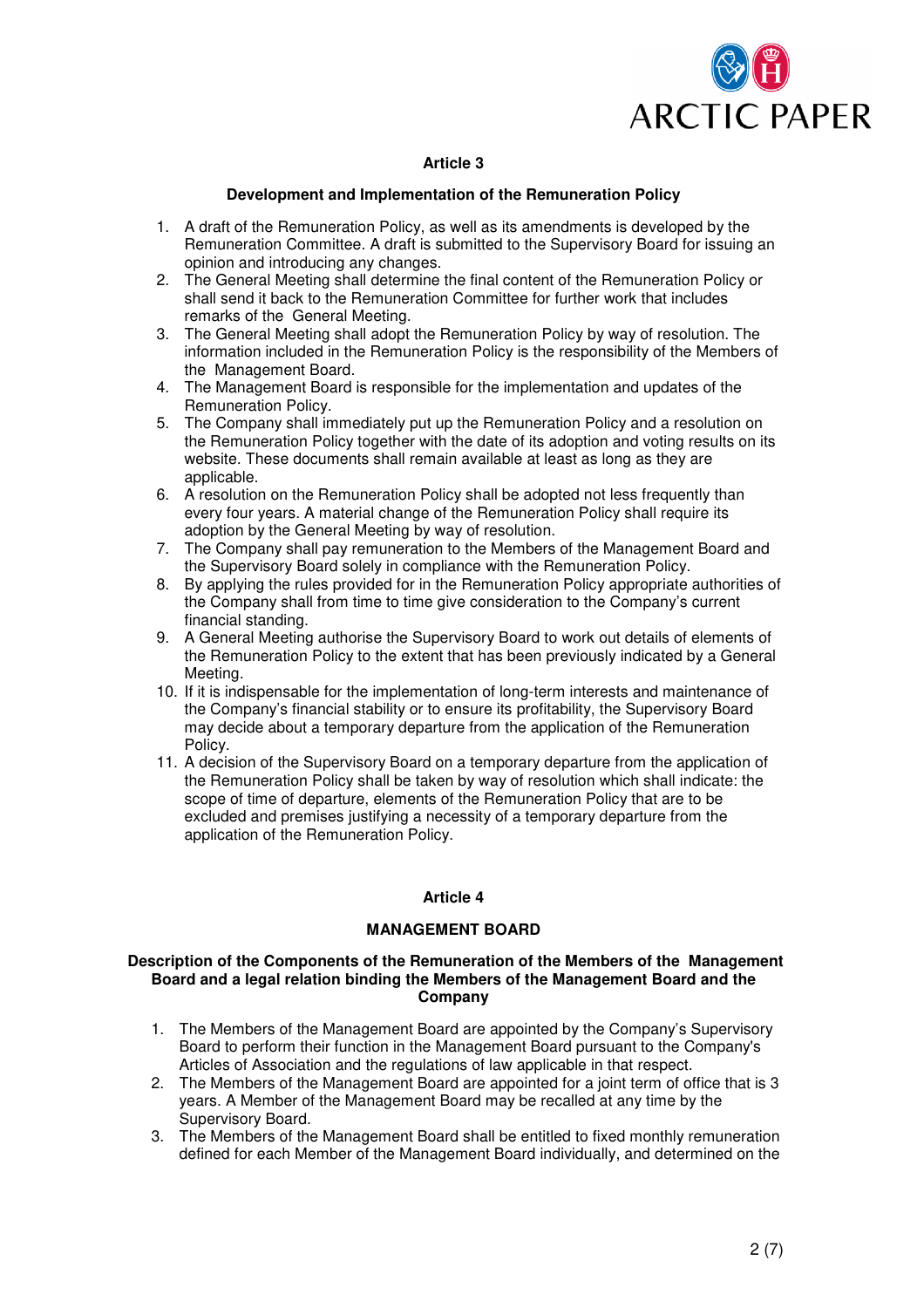

basis of a legal relation binding the Company with such Member of the Management Board.

- 4. Remuneration of a Member of the Management Board may be due under an appointment act, a contract of employment, a managerial contract, or other civil law agreement. Such agreements may be executed for an unspecified period of time.
- 5. Irrespective of the basis pursuant to which they have been concluded, the agreements referred to in clause 4 above provide for a notice period from 6 to 12 months.
- 6. Monthly remuneration of the Members of the Management Board is differentiated depending on a function held in the Management Board and the scope of responsibilities of a given Member of the Management Board.
- 7. Remuneration of the Members of the Management Board shall include:
	- a) "Fixed Remuneration" due to the Members of the Management Board for holding their functions, incurred accountability, performed work and their competences. Fixed remuneration is not dependent on criteria related to the performance or assessment of the results of work of a specific person, and it is granted by the Supervisory Board giving consideration to market conditions.
	- b) "Variable Remuneration" awards for achieving short-, medium-, or long-term goals pursuant to the Company's strategy that may have a form of additional disbursements and short- or long-term incentive programmes;
	- c) "Fringe Benefits" including those that are non-cash, additions and benefits, such as: provision of a company car (also for private purposes), co-financing of health care (including for immediate family members, such as: spouse and minor children), payment of premiums for a life insurance and a liability insurance contract, such as D&O (Directors & Officers).
- 8. Fixed Remuneration shall be the only mandatory part of remuneration disbursed to the Members of the Management Board.
- 9. The Company may introduce additional retirement and disability pension schemes or early retirement schemes for Members of the Management Board or the Supervisory Board.
- 10. Members of the Management Board may be included in the Employee Capital Plan (Polish – Pracownicze Plany Kapitałowe) in accordance with the Act on Employee Capital Plans - participation in the plan is voluntary.
- 11. Members of the Management Board may be covered by an additional non-competition agreement after termination of employment, on the terms resulting from generally applicable legal provisions for employees. The period of non-competition provision after termination of employment should not exceed 12 months.
- 12. Members of the Management Board, with the consent of the Supervisory Board, may establish cooperation on the basis of an employment contract, management contract or other civil law contract with another entity belonging to the Arctic Paper Capital Group.

# **Article 5**

# **General Rules of Granting Variable Remuneration**

- 1. Variable Remuneration for the Members of the Management Board may be determined under the incentive programme.
- 2. A decision on inclusion of a Member of the Management Board in the incentive programme shall be taken by the Supervisory Board by way of resolution.
- 3. The purpose of the incentive programme is to remunerate the Members of the Management Board for achieving the quantitative or qualitative goals.
- 4. The incentive programme is to promote achieving annual consolidated financial goals of the Company and to implement the established business objectives.
- 5. The maximum level of an award grantable shall be determined and verified by the Company's Supervisory Board once a year.
- 6. The value of Variable Remuneration in a given financial year may not exceed:
	- a) 50% of the gross value of Fixed Remuneration due to the President of the Management Board for a given year;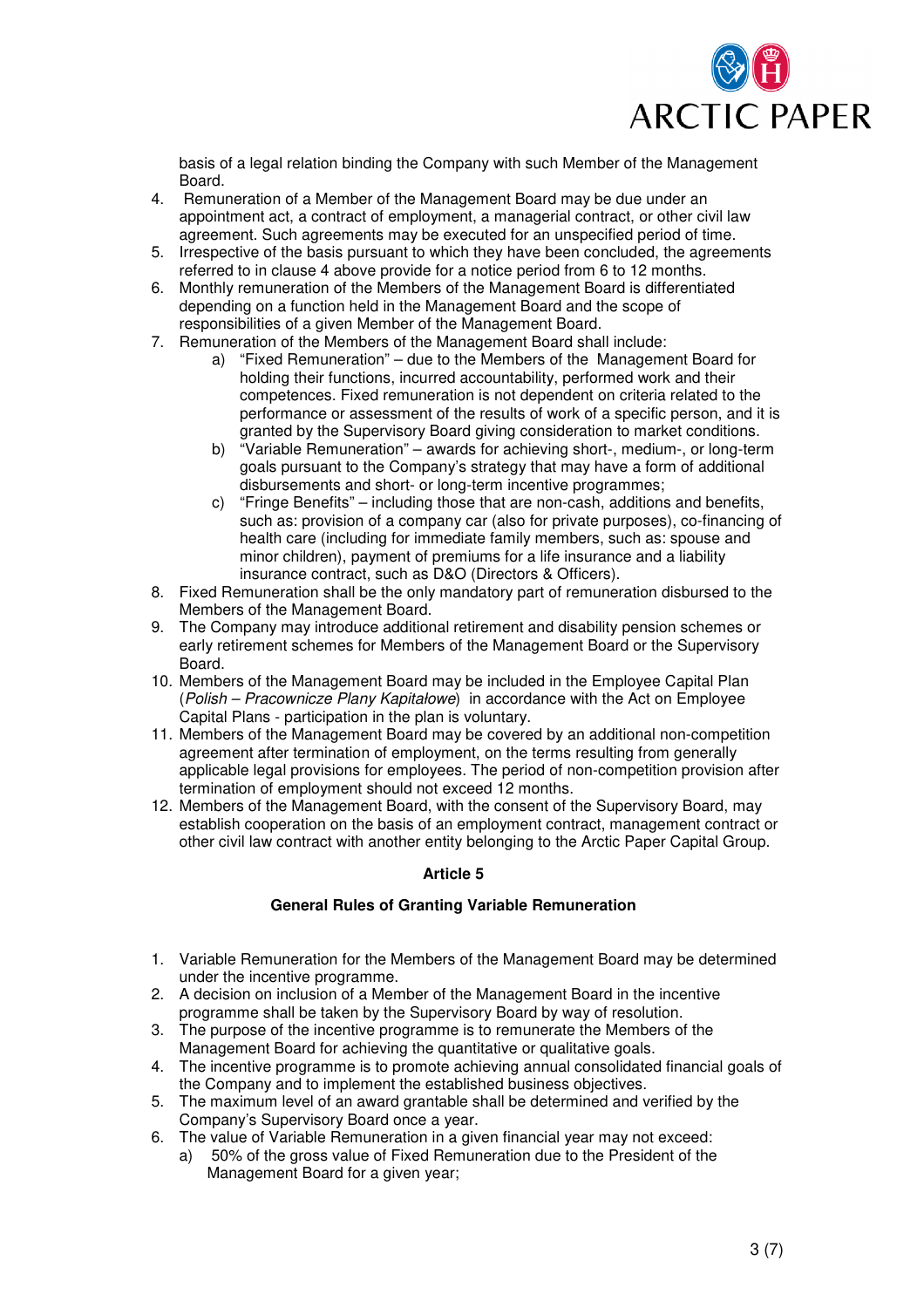

- b) 35% of the gross value of Fixed Remuneration due to other Members of the Management Board for a given year.
- 7. The amount of the Variable Remuneration is calculated based on the financial and nonfinancial criteria determined by the Supervisory Board, including the achievement by the Company:

a) assumed economic goals:

b) assumed efficiency goals;

c) assumed development goals;

 d) the objectives of sustainable development and environmental protection set out in the non-financial statements of the Arctic Paper group.

The specification of the above criteria is the responsibility of the Supervisory Board.

- 8. An award shall be paid out following publication of the annual financial statements of the Company and further approval of the award by the Supervisory Board, based on the recommendation of the Remuneration Committee.
- 9. In the event of dismissal of a Management Board Member by the Supervisory Board or resignation from the position before the end of the incentive programme, the Supervisory Board may decide that the variable remuneration will be paid in proportion to the period of performance of the function by the given Management Board Member.
- 10. The Company assumes a possibility of claiming reimbursement and also deferring granting or paying Variable Remuneration, in the event of:
	- a) violation of a non-compete prohibition while holding a function of a Member of the Management Board and after a year following the end of a legal relation binding a Member of the Management Board and the Company;
	- b) disclosure of irregularities in managing the Company resulting in damage;

# **Article 6**

# **SUPERVISORY BOARD**

### **Description of the Components of the Remuneration of the Members of the Supervisory Board and a Legal Relation Binding the Members of the Management Board and the Company**

1. The Members of the Supervisory Board are appointed by the General Meeting to hold their functions in the Supervisory Board pursuant to the wording of the Company's Articles of Association and the regulations of law applicable in that respect.

A function of a Member of the Supervisory Board shall only be performed on the basis of appointment pursuant to a relevant resolution of the General Meeting.

- 2. The Members of the Supervisory Board are appointed for a joint three-year term of office.
- 3. Remuneration of the Members of the Supervisory Board shall be determined by the General Meeting by way of resolution.
- 4. The remuneration amount of the Members of the Supervisory Board shall guarantee independence of the Members of the Supervisory Board during performance of their functions

in the Supervisory Board.

- 5. In view of the function and an increased volume of work for the Company, the remuneration of the Chairman of the Supervisory Board may be higher than the remuneration of other Members of the Supervisory Board.
- 6. The Members of the Supervisory Board shall be paid Fixed Remuneration only during the term of their mandate.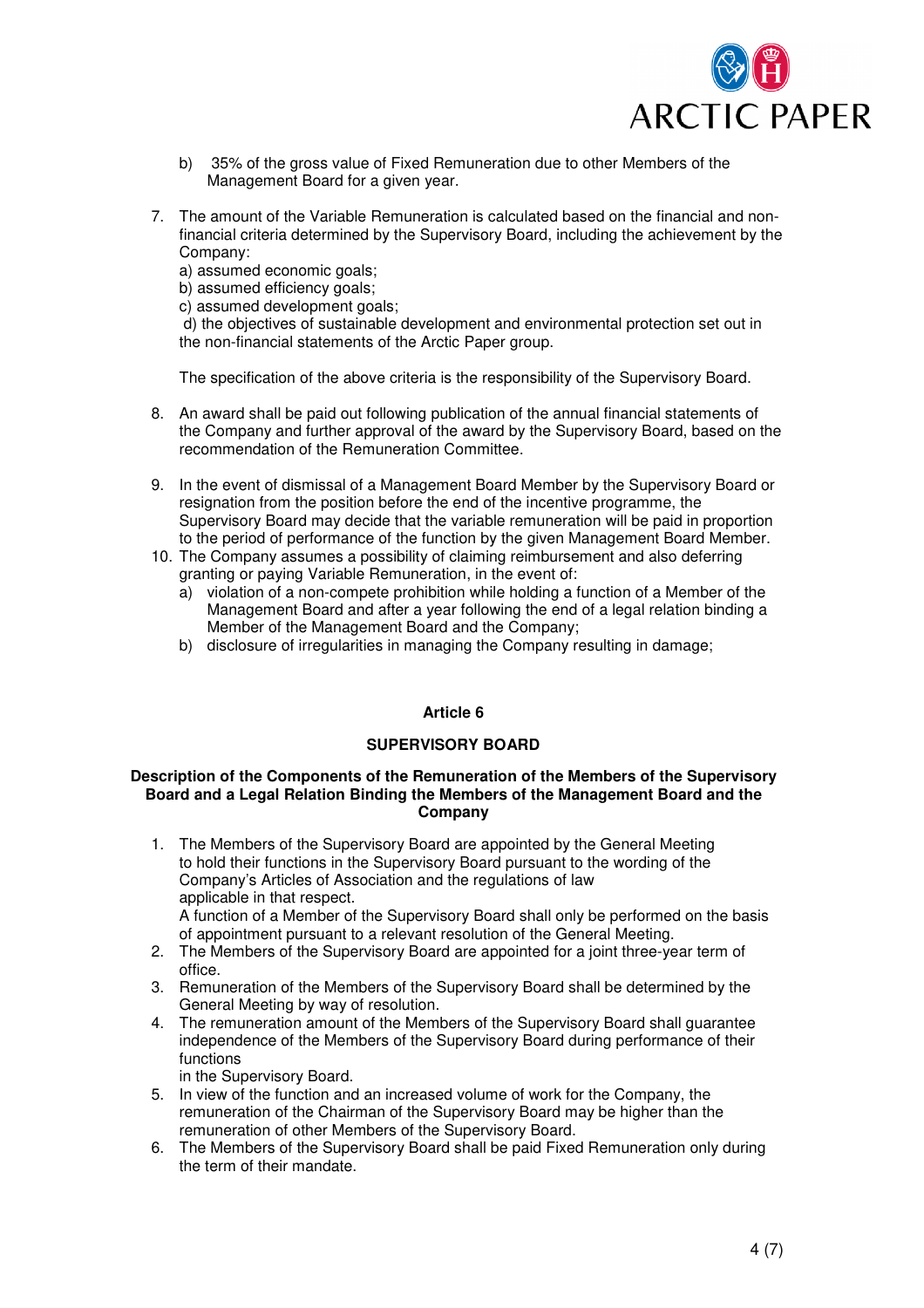

- 7. The Member of the Supervisory Board who hold their functions in the committees of the Supervisory Board shall be entitled to additional monthly remuneration in the amount determined by the General Meeting by way of resolution.
- 8. The Company shall reimburse the costs incurred further to the performance of functions entrusted to the Members of the Supervisory Board, in particular: costs of travels from the place of their residence to the place where a meeting of the Supervisory Board or a meeting of a Committee of the Supervisory Board is held and back, the costs of accommodation and meals.
- 9. Members of the Supervisory Board may be included in the Employee Capital Plan (Polish – Pracownicze Plany Kapitałowe) in accordance with the Act on Employee Capital Plans - participation in the plan is voluntary.

# **Article 7**

### **Remuneration Report**

- 1. The Supervisory Board shall prepare a remuneration report annually presenting a comprehensive review of remuneration, including all benefits, regardless of their form that have been received by the individual Members of the Management Board and the Supervisory Board or due to individual Members of the Management Board and the Supervisory Board in the last financial year in accordance with the Remuneration Policy.
- 2. The information included in the remuneration report is the responsibility of the Members of the Supervisory Board.
- 3. The Supervisory Board shall prepare the first remuneration report jointly for 2019 and 2020.
- 4. The remuneration report concerning each Member of the Management Board and the Supervisory Board shall include in particular:

1) the amount of the total remuneration by components that are referred to in Article 90d.3.1 of the Act (fixed and variable components), and mutual proportions among such remuneration components;

2) explanation of the manner in which the total remuneration is compliant with the adopted Remuneration Policy, including, who it contributes to the achievement of the Company's long-term performance;

3) information on the manner in which the criteria relating to performance have been applied;

4) information on an annual change of remuneration, the Company's performance, and the average remuneration of employees of the Company, who are not Members of the Management Board or the Supervisory Board, during a period of the last five financial years, at least, as an aggregate, in the manner providing for their comparison;

5) the amount of remuneration due from entities belonging to the same group within the meaning of the Accounting Act of 29 September 1994 (Journal of Laws of 2019, item 351, 1495, 1571, 1655, and 1680);

6) the number of financial instruments granted or offered and the main terms and conditions of exercising the rights attached to such instruments, including the price and date of execution and their change;

7) information on using a possibility of requesting reimbursement of variable remuneration components;

8) information on departures from the implementation procedure of the Remuneration Policy and departures applied pursuant to Article 90f, including explanation of the premises and manner, and indication of the elements departures from which have been applied.

- 5. Information on financial years for which the Supervisory Board has not been required to prepare the remuneration report may be presented on the basis of estimates, in the event whereby it has been explicitly indicated or omitted in the remuneration report.
- 6. The remuneration report shall not include personal data of the Members of the Management Board and the Supervisory Board.
- 7. The General Meeting shall adopt a resolution with an opinion on the remuneration report. The nature of such resolution is advisory.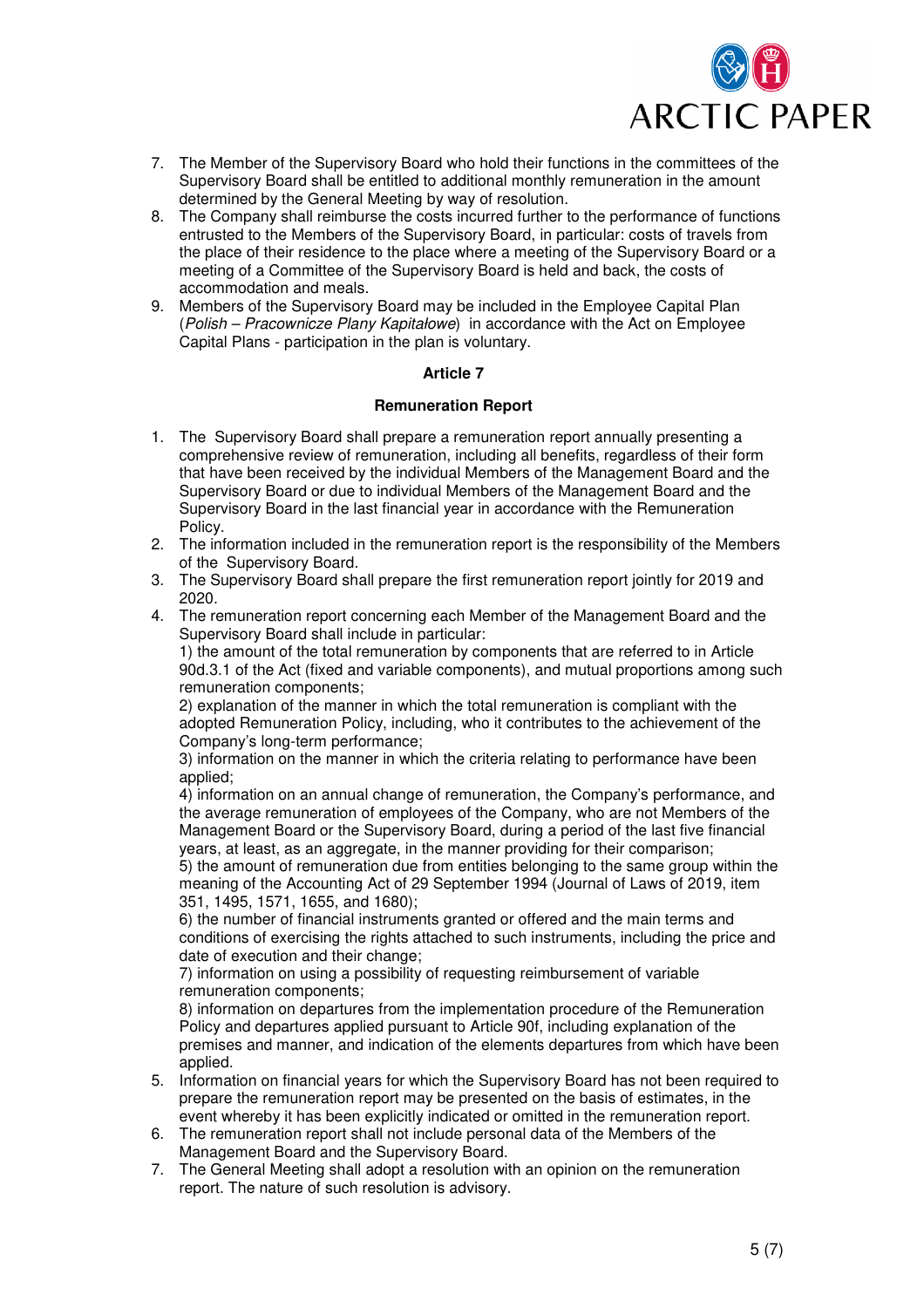

- 8. Instead of adopting a resolution with an opinion, the General Meeting may hold a discussion on the Remuneration Report, if there are premises defined in Article 90g.7 of the Act.
- 9. The Company shall put up the remuneration report on its website and shall make it available free of charge for at least 10 years from the end of a session of the General Meeting referred to in Clause 7 above. If the Company makes the remuneration report available after that period, the report shall not contain personal data of the Members of the Management Board and the Supervisory Board.
- 10. The remuneration report shall be subject to an assessment by an auditor to the extent of including in it the information required pursuant to Article 90g of the Act.

# **Article 8**

# **Avoidance of Conflicts of Interest**

- 1. To avoid a conflict of interest related to the Remuneration Policy, there is a division of responsibilities in the Company to determine the remuneration amount as provided for in Article 378 and Article 392 of the Code of Commercial Companies, taking into consideration the provisions of the Remuneration Policy.
- 2. In the event of becoming aware or suspicious by a Member of the Management Board or a Member of the Supervisory Board of the occurrence of a conflict of interest in terms of the Remuneration Policy concerning their person or another Member of the Management Board or a Member of the Supervisory Board, they shall be obliged to inform the Chairman of the Supervisory Board accordingly (in the event of becoming aware or suspicious about the Members of the Management Board) or the President of the Management Board (in the event of becoming aware or suspicious of the Members of the Supervisory Board).
- 3. In the event of receiving the information referred to in Clause 2, the Supervisory Board shall order the Remuneration Committee of the Supervisory Board to undertake actions aimed at verifying the information, a review of the Remuneration Policy and its update, if any, to remove or prevent the occurrence of a conflict of interest.

# **Article 9**

# **Final Provisions**

- 1. The Remuneration Policy was developed on the basis of different criteria related to the nature of the duties performed by persons acting as Members of the Management Board and Supervisory Board of the Company.
- 2. Remuneration of individual employees shall be determined within a payment grid for a given position based on performance at work and competences and the remuneration budget at hand. When hiring in a given position the remuneration shall be determined on the basis of skills, knowledge, and experience with regard to the position requirements and envisaged work efficiency.
- 3. The Remuneration Policy shall become effective on the date of its adoption by the General Meeting.
- 4. The Remuneration Policy shall not apply to payment of remuneration due under termination of an agreement binding a Member of the Management Board and the Company and Variable Remuneration to which persons subjected to the Remuneration Policy have acquired claims prior to its effective date.

# **Justification to the draft of Remuneration Policy:**

Bearing in mind contributing to the implementation of the business strategy, long-term interests and stability of the Company, and bearing in mind art. 90d section 1 in connection with Art. 90c of paragraph 1. 2 point 1) of the Act of 29 July 2005 on public